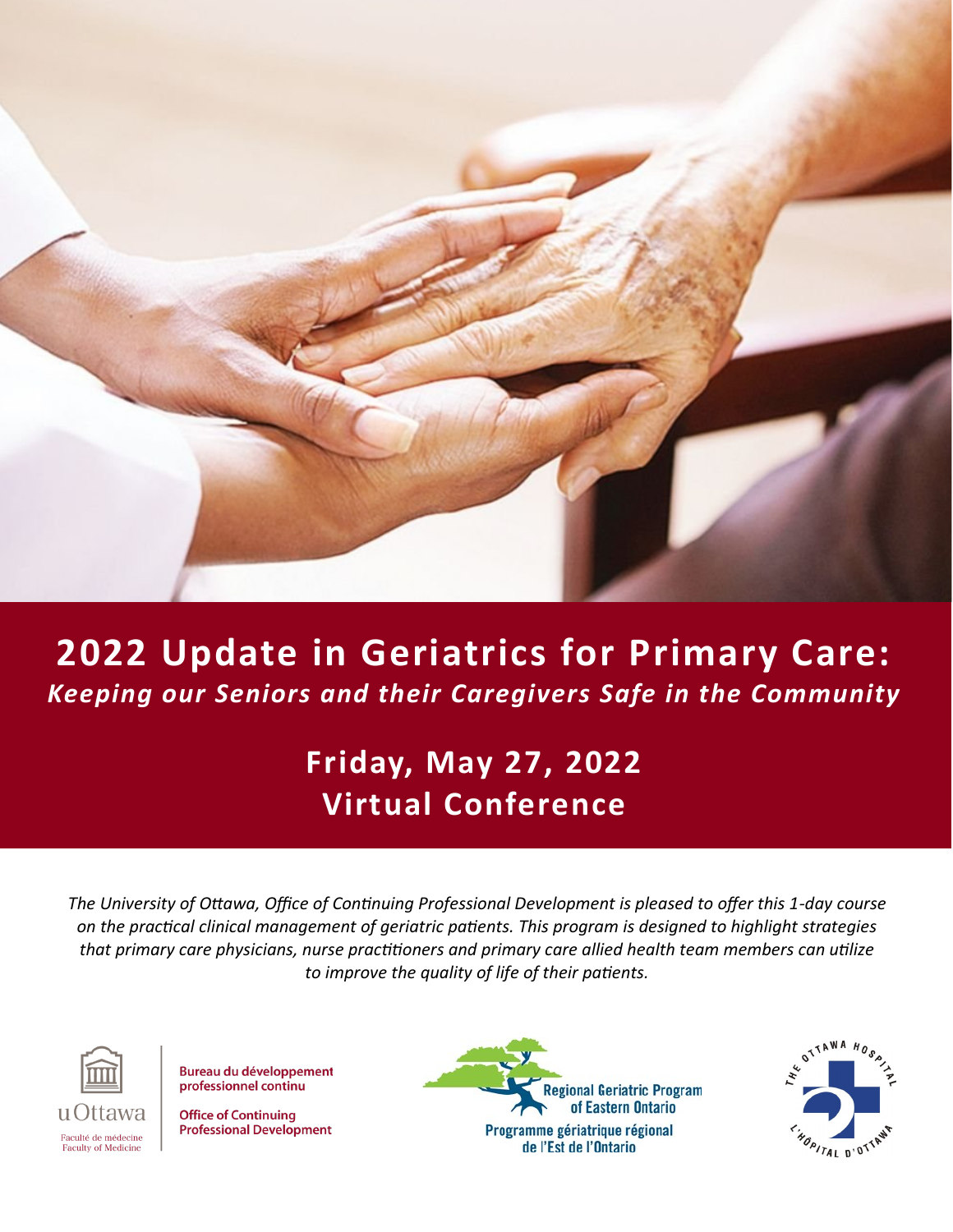#### **OVERALL LEARNING OBJECTIVES**

#### **By the end of the educational activity, participants will be able to:**

1. Apply current evidence and best practices provided to diagnose and manage select common conditions in seniors in the primary care setting, including sleep disorders, Parkinson's disease and dementia.

2. Develop approaches to manage care and successfully engage in difficult but important conversations with seniors including in situations of suspected elder abuse and of advanced care planning in face of advanced chronic diseases. 3. Network with primary care colleagues and others working with seniors with a focus on creating opportunities and partnerships for quality patient care.

#### **ACCREDITATION**

This event is an Accredited Group Learning Activity (Section 1) as defined by the Maintenance of Certification Program of the Royal College of Physicians and Surgeons of Canada, and approved by the University of Ottawa's Office of Continuing Professional Development. You may claim a maximum of **5.25 hours** (credits are automatically calculated).

This one-credit-per-hour Group Learning program meets the certification criteria of the College of Family Physicians of Canada and has been certified by the University of Ottawa's Office of Continuing Professional Development for up to **5.25 Mainpro+** credits.

#### **PLANNING COMMITTEE**

Special thanks to the following committee members who participated in the planning of this event:

Dr. Ripa Akter and Dr. Giovanni Bonacci (Co-Chairs) Ms. Marice Prior Ms. Lisa Richardson Dr. Ben Robert Dr. Mononita Roy Dr. Maggie Thompson Dr. Shirley Huang Dr. Andrew Wiens Ms. Laura Wilding

### **REGISTRATION**

| <b>Conference Registration Fees</b><br>(fees are in CAD and inclusive of taxes) | <b>Early Bird Online Rate</b><br>On or before April 29 | <b>Regular Online Rate</b><br>After April 29 |
|---------------------------------------------------------------------------------|--------------------------------------------------------|----------------------------------------------|
| Physician                                                                       | $$175 + HST$                                           | $$225 + HST$                                 |
| <b>Other Healthcare Professional</b>                                            | $$125 + HST$                                           | $$175 + HST$                                 |
| <b>Resident</b>                                                                 | $$125 + HST$                                           | $$175 + HST$                                 |
| <b>Student</b>                                                                  | $$50 + HST$                                            | $$75 + HST$                                  |

#### *<https://uottawacpd.eventsair.com/geri2022/info>to register online today!*

**Cancellation Policy:** Refunds less \$75 administrative charge will be issued in writing by **April 29, 2022.** No refunds will be issued for cancellations received after that date. All refunds will be processed after the event.

#### **COURSE PRESENTATIONS**

All course presentations will be recorded and available for viewing one year from the event date.

**Further information: cpd@uottawa.ca | 613-761-4480 ext. 1 | [Visit our website](https://med.uottawa.ca/professional-development/)**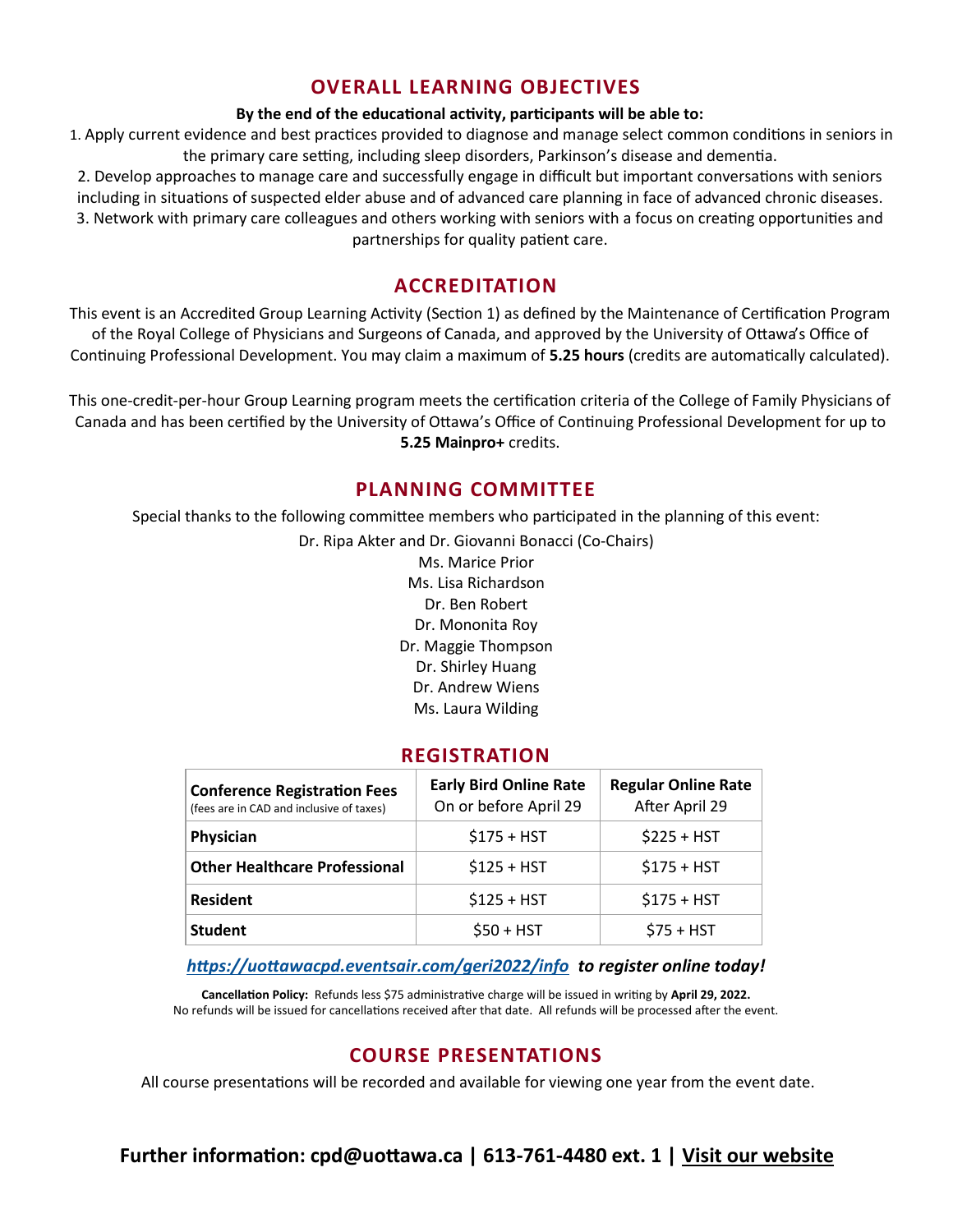| PROGRAM AT A GLANCE    |                                                                                                                                                                                                                                                                                                                                                                                                                                                                                                                                                                     |  |
|------------------------|---------------------------------------------------------------------------------------------------------------------------------------------------------------------------------------------------------------------------------------------------------------------------------------------------------------------------------------------------------------------------------------------------------------------------------------------------------------------------------------------------------------------------------------------------------------------|--|
| 08:00                  | <b>Welcome and Introductory Comments</b>                                                                                                                                                                                                                                                                                                                                                                                                                                                                                                                            |  |
| 08:15                  | Top 5 Articles in Geriatrics<br>Dr. Jamal Depradine<br>By the end of this session, participants will be able to:<br>Incorporate current information from recent geriatric literature to primary care practice.                                                                                                                                                                                                                                                                                                                                                      |  |
| 09:00                  | <b>Transition</b>                                                                                                                                                                                                                                                                                                                                                                                                                                                                                                                                                   |  |
| 09:05                  | <b>Driving Discussions in Primary Care</b><br>Dr. Anna Byszewski<br>By the end of this session, participants will be able to:<br>Discuss methods of approaching a conversation around fitness to drive;<br>Identify community resources to support physicians and patients facing concerns around road safety;<br>Review suggested specific topics that should be raised during fitness to drive conversations.                                                                                                                                                     |  |
| 10:05                  | <b>Stretch Break &amp; Networking with Exhibitors</b>                                                                                                                                                                                                                                                                                                                                                                                                                                                                                                               |  |
| 10:15                  | Home-based Primary Care: Useful Pearls on Incorporating this into your Practice<br>Dr. Giovanni Bonacci and Dr. Benoit Robert<br>By the end of this session, participants will be able to:<br>Identify patients in their practice who would benefit from home visits and be adequately compensated for their work;<br>Address the unique medical and social challenges faced by home-bound patients and identifying available community<br>resources;<br>Manage palliative care in the home setting, including challenging problems at the end of life.             |  |
| 11:30                  | Lunch & Networking with Exhibitors                                                                                                                                                                                                                                                                                                                                                                                                                                                                                                                                  |  |
| $12:30 - 13:15$        | AFTERNOON CONCURRENT SESSIONS (please select one)                                                                                                                                                                                                                                                                                                                                                                                                                                                                                                                   |  |
| CS <sub>1</sub>        | Behaviour Supports - Champlain Region<br>Ms. Nancy Lesiuk<br>By the end of this session, participants will be able to:<br>Discover Champlain Behavioural Support System, who we are, and an overview of the services we provide to our<br>communities;<br>Describe the capacity building initiatives and the utilization of various modes of delivery;<br>Improve system integration, wrap around response, all services working together supporting transitions at the client level.                                                                               |  |
| CS <sub>2</sub>        | Tackling Medication challenges in Older Adults - Practical Tips for Every Day Practice<br>Ms. Pam Howell<br>By the end of this session, participants will be able to:<br>Review and reflect on key factors in older adults that make medication prescribing challenging;<br>Offer a case-based, pragmatic framework to help guide medication decisions and discussions;<br>Highlight tools and resources available to support clinicians and patients with medication changes.                                                                                      |  |
| CS <sub>3</sub><br>CS4 | <b>Serious Illness Conversation</b><br>Ms. Kathryn May<br>By the end of this session, participants will be able to:<br>Summarize the rationale for using a structured communication tool as an approach to build trust, share information and<br>explore patient preferences;<br>Describe the components of the Serious Illness Conversation Guide;<br>Compare personal approaches to a complex discussion with a designed demonstration using the Serious Illness<br>Conversation Guide.<br>The Power of Frailty in Helping to Manage Older People in Primary Care |  |
|                        | Dr. Allen Huang<br>By the end of this session, participants will be able to:<br>Outline why older people may develop frailty;<br>Identify 3 differences between the construct of frailty and the common use of the term as a simple descriptor of<br>appearance;<br>Identify 2 reasons why diagnosing dementia can help primary care delivery.                                                                                                                                                                                                                      |  |